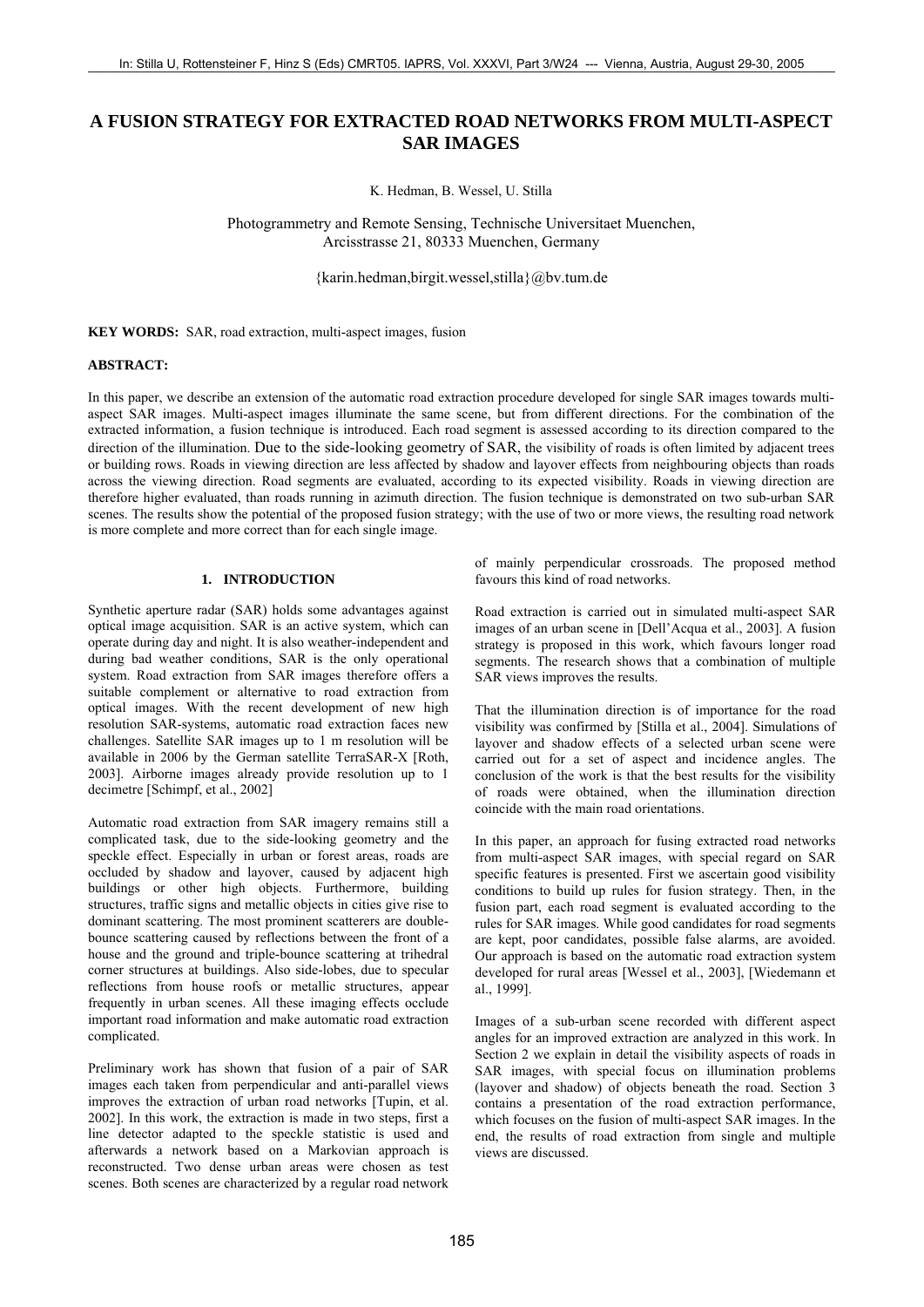#### **2. ROAD VISIBILITY ANALYSIS**

In contrast to optical images, roads in SAR images appear as dark lines. The smooth surface of the road, behaves like a mirror, which totally reflects the signal. This leads to a low signal and a homogeneous appearance of the road.

Much effort has been put on a statistical correct treatment of the speckle effect. But in the same way the effects caused by the side-looking geometry of SAR, layover and shadow, are relevant for radar images for urban as well as for rural scenes. These effects and their influence on the visibility of the road, with the emphasis of the aspect angle will be discussed further in this section.

#### **2.1 Shadow and layover-effects**

Shadow and layover effects are present at steep surfaces and depend on the incidence angle (off-nadir angle *θ*), the height of the target (*h*) and the slope of the target surface. Let us assume a row of high trees adjacent along one side of the road. When the illumination comes from the side, the trees cause a long often homogenous shadow, which partly cover the road. In Figure 1a, the length of the shadow *s* of one of the trees is depicted. The length of the layover *l* and the length of the shadow *s* is given by

$$
l = h \cdot \cot(\theta), \tag{1}
$$

$$
s = h \cdot \tan(\theta). \tag{2}
$$



Figure 1: Shadow length of a row of trees a) Side view b) View from above

The shadow effects caused by the trees vary with the direction of the road in relation to the position of the SAR sensor. The layover- and shadow lengths perpendicular to the road  $(l_n, s_n)$ can be expressed as

$$
l_n = h \cot(\theta) \sin(\beta), \qquad (3)
$$

$$
s_n = h \tan(\theta) \sin(\beta), \tag{4}
$$

where  $\beta$  is the angle between the range direction and the direction of the road. In this work,  $\beta$  is called the road visibility angle.

## **2.2 Shadow aspects**

By automatic road extraction, one problem is to differentiate between true roads and long homogenous shadow areas, which have a similar appearance as roads. These shadow areas are often caused by the outer edge of a forest area, by a row of high trees or by high buildings. The problem is to differentiate between a false and a true road segment. However, the closer the orientation of the road segment to the range direction is (i.e.

when  $\beta$  approaches 0°), the higher is the possibility that the road segment is a true candidate.

For differentiation between road-like shadows parts and roads we take the line structure of the roads in account. Lines have two parallel, locally straight edges. When high objects are located at both sides of the road, the line structure is hard to be present even for roads with very small road visibility angles. In forest areas, tree branches bending over the road give the road an irregular shape.

When high objects are adjacent at one side of the road, the situation looks different. For a road with a width (*w*) of about 8 m bordered by 10 m high trees, standing 2 m away from the road (*a*), the road is detectable for road visibility angles below 40° (*θ≈45°*), according to Equation 3-4. A maximum road visibility angle, *βmax*, is introduced;

$$
w + a > s_n \to \sin(\beta_{\max}) < \frac{w + a}{h \tan(\theta)}
$$
 (5)

The nadir angle  $\theta$  varies with near, middle and far range. It is therefore necessary to take this variation in consideration. The local incidence angle is

$$
\tan (\theta) = \frac{D_{GR}}{H} \tag{6}
$$

where *H* is the flight attitude and  $D_{GR}$  is the ground range distance.

#### **3. ROAD EXTRACTION AND FUSION OF MULTIPLE SAR VIEWS**

In this chapter, the automatic road extraction for multiple SAR views will be described. First the general road extraction approach will be described briefly. Afterwards the focus will be on the fusion algorithm and its application for multiple SAR views.

#### **3.1 Extraction of roads from single SAR views**

The extraction of roads from SAR images is performed with the TUM road extraction approach [Wessel et al., 2003], which was originally designed for optical images with a ground pixel size of about 2m [Wiedemann et al., 1999]. The workflow of the extraction procedure is illustrated in Figure 2. The first step consists of line extraction using Steger's differential geometry approach [Steger, 1998]. Results from the line extraction step are shown in Figure 3. By applying explicit knowledge about roads, the line segments are evaluated according to their width, length, curvature, etc (see Figure 4). The evaluation is visualised in different colours on the principle of a traffic light. Green responds to "good road candidates", whereas red represents the worst candidates. A weighted graph of evaluated road segments is constructed. For the extraction of the roads from the graph supplementary road segments are introduced and seed points are defined. In our case, best-valued road segments serve as seed points. They are connected by an optimal path search through the graph. The roads extracted from one single view are presented together with the fusion results in Chapter 4 (Figure 7a-b).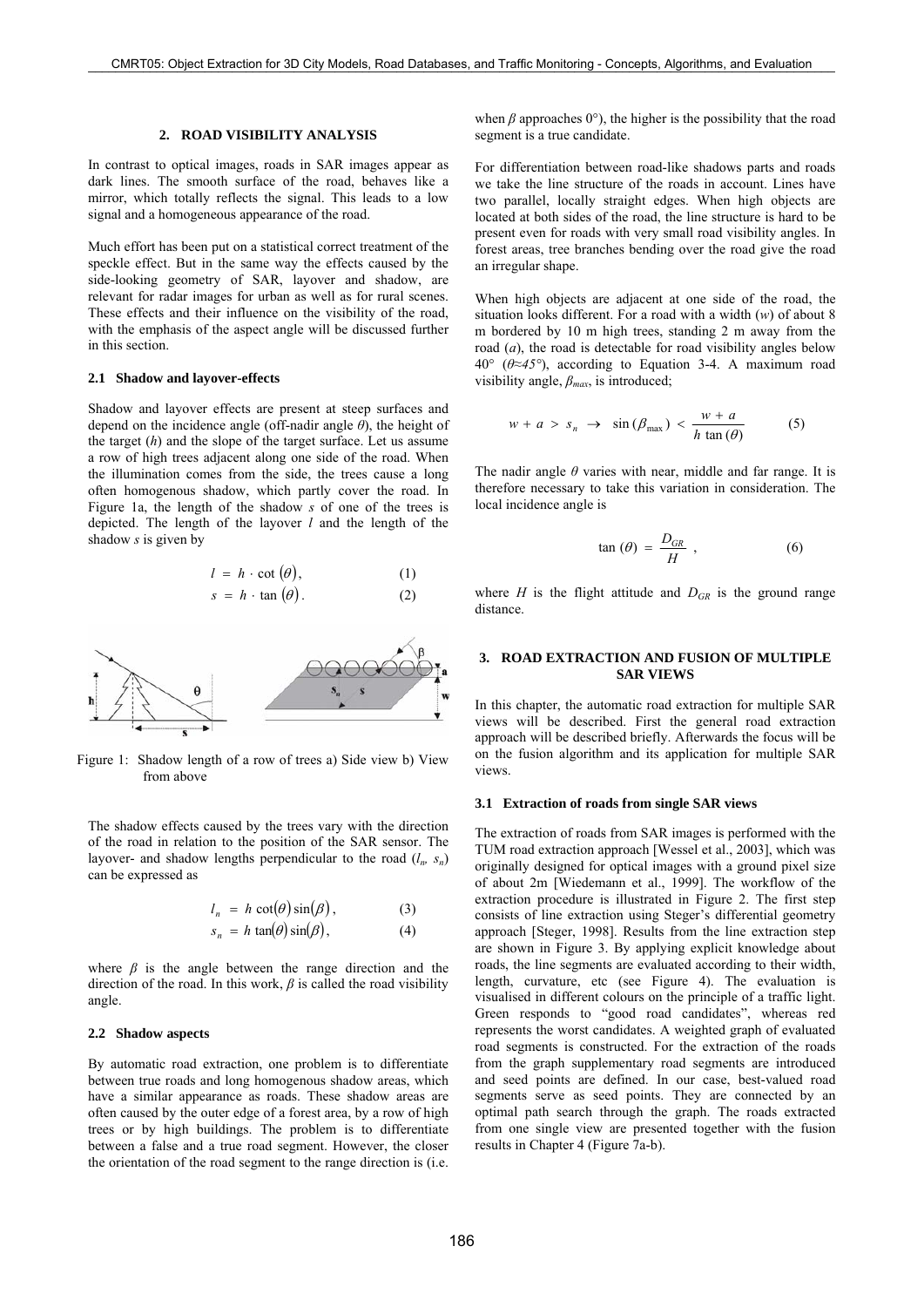

Figure 2: The workflow of the automatic road extraction procedure



Figure 3: Line extraction results



Figure 4: Evaluation of road segments

#### **3.2 Fusion of extracted roads**

Dealing with more than one image, we have to find a strategy for the fusion in order to keep the best-evaluated road segments. In our approach we analyse each image separately and implement the fusion first at the end of the process. A workflow of the procedure is illustrated in Figure 5.



Figure 5: The workflow illustrates the fusion process of roads extracted in single views.

The roads extracted in each single image are fused together by the following iterative fusion strategy. Each road is split into segments and each segment is evaluated with respect to its road visibility angle. All segments are sorted according to its weight. The best-evaluated segment is chosen first and is added to the final result without any modification. Then, all neighbouring segments are searched for. Those parts of the neighbouring segments, which satisfy overlap and collinearity criteria (i.e. buffer width and direction difference) are assumed to be redundant extractions and are removed. The best-evaluated segment is divided into not-fused and fused parts to give the overlapping parts different weights compared to the nonoverlapping parts, thereby accommodating the support provided by the redundant segments. Non-overlapping segments keep their previous evaluation. Also, lines with an all too deviant direction according to the best-evaluated line remain in its original state.

Then, the segment yielding the second highest evaluation is chosen and processed with the same algorithm. The whole fusion process ends after all segments have been processed. Finally, intersections are generated by checking for segments crossing each other. A fusion example is illustrated in Figure 6.

Fusion can be implemented in the beginning, middle or in the end of the extraction process. In our case, both fusion of conclusive extraction results at the end and fusion of road segments at an early stage, after the fuzzy evaluation, have been performed. Unfortunately this showed weak results due to two main reasons. Short small line segments extracted in forest areas or settlement areas, were in unfavourably cases detected in several image and therefore obtained a high evaluation. By fusion at the end, these poor candidates are already sorted out. The other reason is the "cutting" of the segments in the fusion process. By fusing at an early stage, seed points of a sufficient length are hard to obtain.

Finally a new road network based on the best-evaluated road segments (i.e. seed points) is generated. Only road segments that fulfil the following criteria are chosen as candidates for seed points:

- a road segment has to be detected at least twice
- or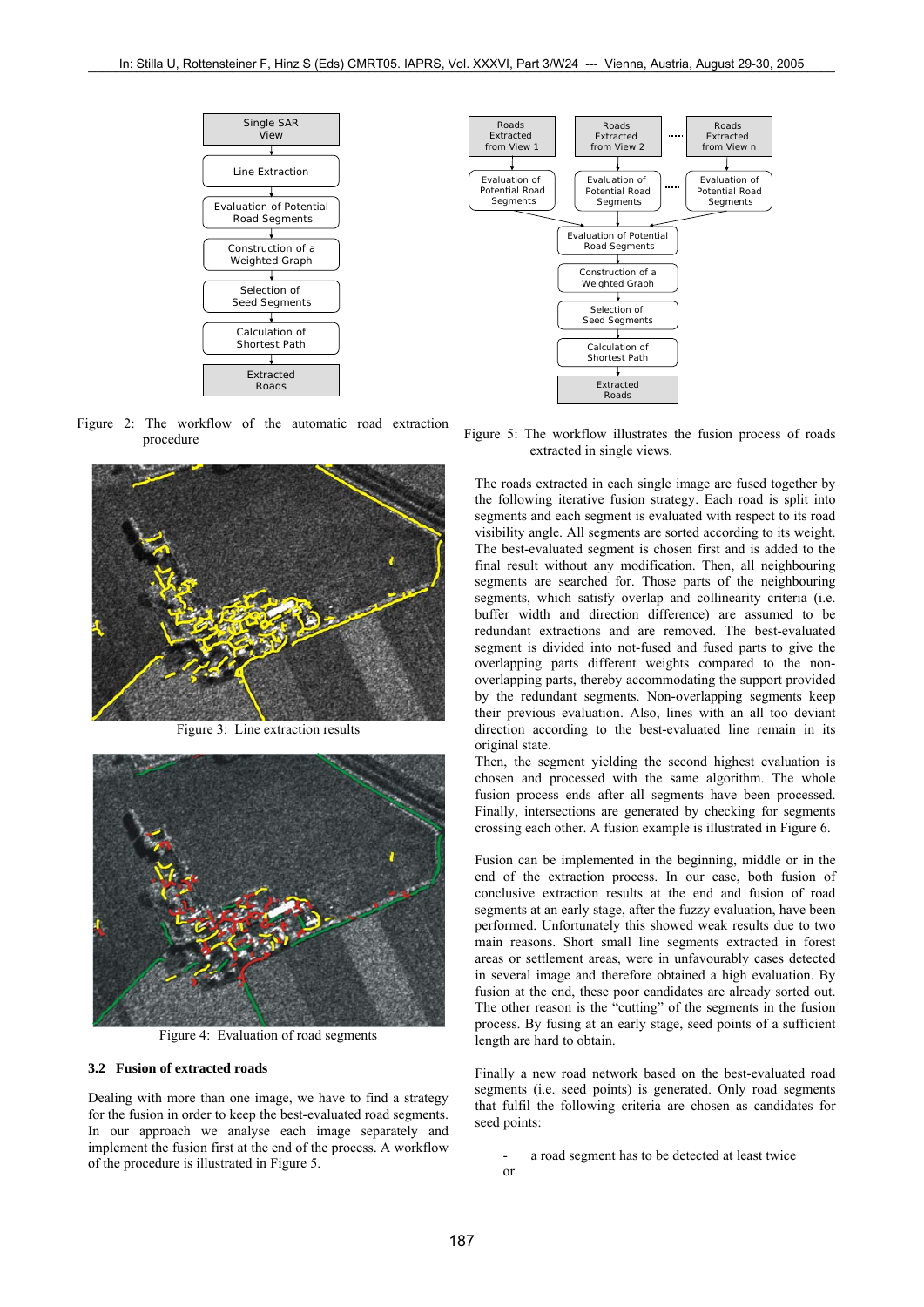- the direction of a road segment is within *βmax* (see Equation 5)
- and
	- the length of the road segment should increase a given length.

These rules guarantee correct seed points with high evidence for roads based on the knowledge of the imaging geometry and by the use of multiple SAR views.



Figure 6: "Best-first" fusion a) Input: Line 1, 2, etc. are evaluated as best, second-best and third-best, respectively. b) Output: 1c is highest evaluated, while three lines are fused together; remaining parts of 1 (1a), 2 and 3 keep their evaluation. Line 4 is not even considered due to its deviant direction with respect to line 1. The next step would be to fuse line 2 and 3. The buffer-width b is marked out in the figure.

The results of the road extraction can afterwards be compared to reference data. The extracted data is matched to the reference data using a "buffer width", similar to the one described above. Two quality measurements are applied:

Completeness is defined as the percentage of the reference data, which was detected during road extraction,

completeness = 
$$
\frac{length\ of\ matched\ reference}{length\ of\ reference}
$$
 (4)

Correctness represents the percentage of the extracted road data, which is correct,

$$
correctness = \frac{length\ of\ matched\ extraction}{length\ of\ extraction}
$$
 (5)







Figure 7: SAR scene 1 single views: a) is viewed from the top ( $\theta \approx 35^\circ$ ), b) is viewed from the right ( $\theta \approx 50^\circ$ ), c) Results after fusion of a-c.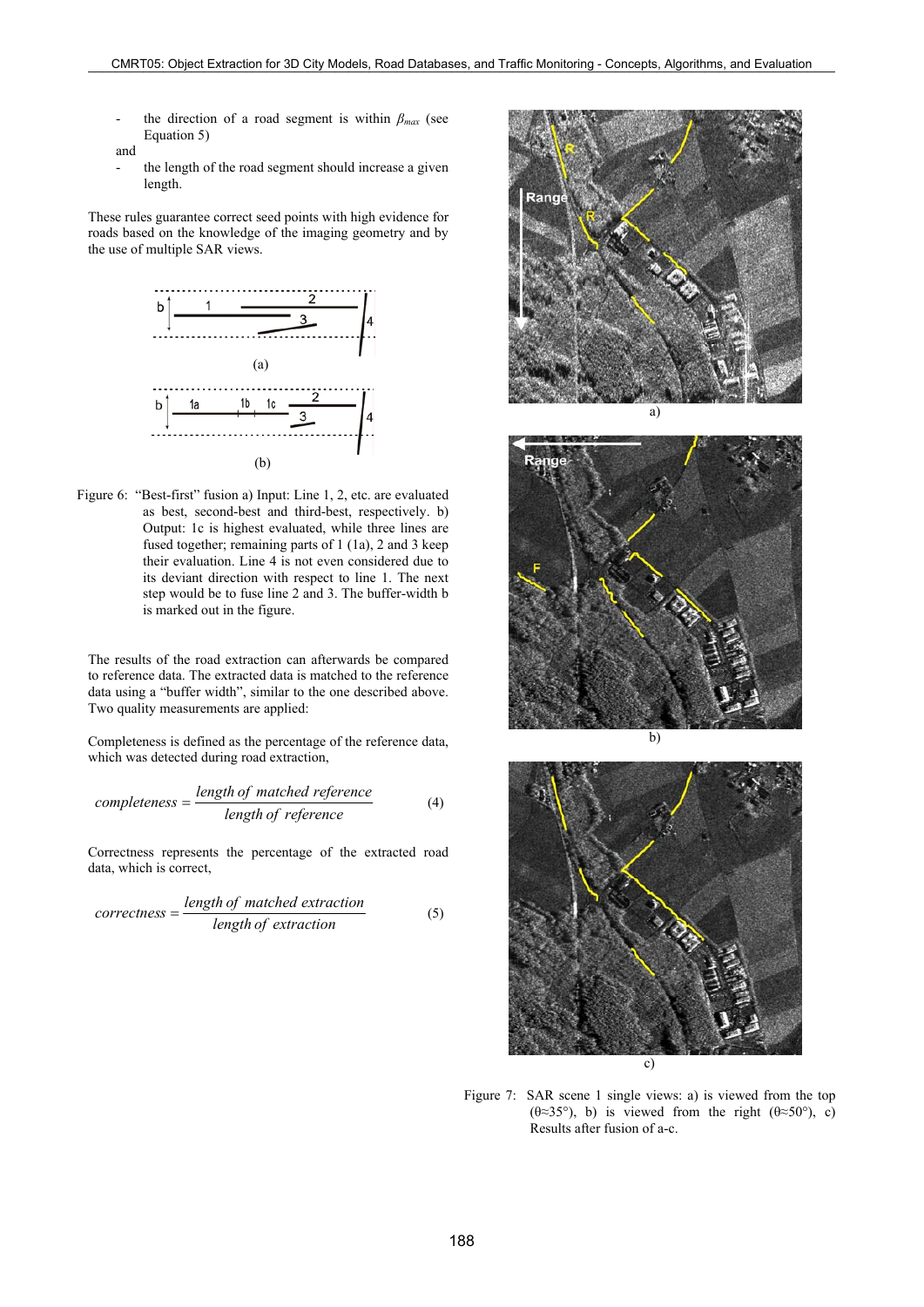# **4. RESULTS**

The proposed fusion approach is tested on X-band, multilook SAR data with a resolution of about 0.75 m. The test area is located near the airport of DLR in Oberpfaffenhofen, southern Germany. Two test scenes are chosen. Scene 1 is illuminated from two aspect angles, 0° and 90°. Scene 2 is illuminated from three different aspect angles 0°, 45° and 90°. The ground range SAR data was manually registered. The roads extracted in each single view and the results after fusion can be seen in Figure 7 and 8.

From the analysis of both scenes the same conclusion can be drawn. The results after fusion is more complete (more roads are extracted) and correct (i. e, less false alarms occur) than the result extracted in each single image. False alarms are marked by " $F''$  and roads with a favourable direction (within  $\beta_{max}$ ) are marked by *"R*".

Remarkable by the evaluation are the difference between the results of completeness, correctness and RMS of Scene 1a and Scene 1b in Table 1. The explanation is that manually extracted data from Scene 1a is used as a reference. Since the reference and the extracted data is obtained from the same image, Scene 1a obtained a high evaluation. The poor results of View 1b and the fusion results are mainly due to registration error and manual extraction error. In forest areas, often shadows instead of roads are extracted. The accurate location of roads is hard to define and there are some discrepancy between the extracted road and their real position. Since the images are illuminated from perpendicular directions, the shadow areas are displaced from each other with several meters.

|                     | Completeness Correctness |          | R M.S |
|---------------------|--------------------------|----------|-------|
| View 1a             | 44.8%                    | $95.7\%$ | 2.18  |
| View 1b             | $29.7\%$                 | $66.5\%$ | 5.18  |
| Fusion of 1a and 1b | 51.8%                    | 93.8%    | 3.22  |

Table 1: Comparison of automatic extracted data to manual extracted reference data

By the analysis of scene 2, a road, which matches the road analysed in Section 2, can be found in the middle of the scene (marked by "+" in Figure 8b). Trees are located at the upper side of the road. In one image (Figure 8a), the road is occluded by shadow and in the other image (Figure 8c), the road is occluded by layover. The road is only visible in one of the images and due to its favourable direction the road is highly evaluated and remains in the final result.



Figure 8: SAR scene 2 single view: a) is viewed from the top (θ≈51°), b) is viewed from the upper right corner ( $\theta \approx 53^{\circ}$ ), c) is viewed from the right ( $\theta \approx 52^{\circ}$ ), d) Fusion of a-c